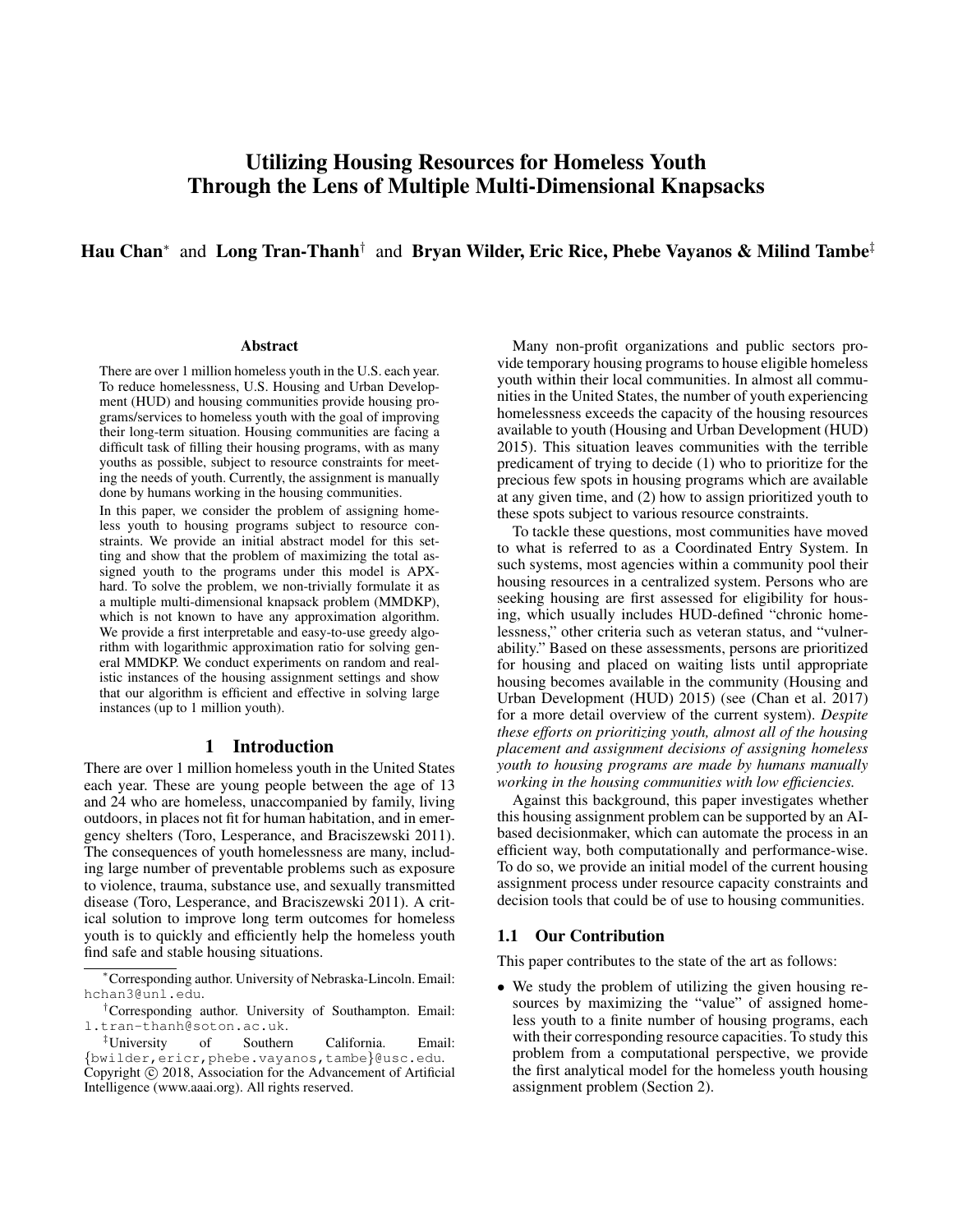

Figure 1: Assigning Homeless Youth to Housing Programs. The figure depicts the setting of assigning homeless youth to some housing programs. Homeless youth have different types. Each housing program has some resource capacity on the number and the types of homeless youth that they can accept.

- We show that this problem is APX-hard (Section 3). Therefore, no PTAS solution for this problem exists.
- To (approximately) solve our assignment problem, we reformulate it as a multiple multi-dimensional knapsack problem (MMDKP) nontrivially. While the knapsack literature has been widely studied for a long time, it is quite surprising that the MMDKP does not have approximation algorithms with provable performance guarantees. To address this issue, we provide the first greedy approximation algorithm for MMDKP based on the work of (Dobson 1982) (Section 4).
- We then evaluate our proposed method on several random generated assignment instances (up to 1 million youth) and demonstrate that our algorithm is efficient both in running time and maximizing the number of assigned youth in practice (Section 5).

# 2 Model of Housing Assignment Under Resource Capacity Constraints

In our setting, we have a set  $N$  of homeless youth and a set H of housing programs. Figure 1 depicts a simple abstract scenario of assigning homeless youth to housing programs.

Description of Homeless Youth Each homeless youth  $i \in N$  has a subset of types  $t_i \subseteq T$  where T denotes the possible types of the homeless youth (e.g.,  $T = \{registered \space disable, registered \space mental \space health,$  $LGBT, ..., etc$ ). Each youth i is characterized by a set of conditions/types  $t_i$ .

Description of the Housing Programs There are certain housing programs available to the homeless youth. We let  $H$  to denote the set of housing programs. There are different types of housing programs such as the LBGT permanent, mental health temporary, and LBGT rapidly housing programs. The permanent housing program is designed for long-term staying  $( > 1$  year) while the temporary  $(6-12)$ months) and the rapidly (1-6 months) (rental) housing programs are short-term solutions for homeless youth that lost their jobs or stable homes recently. The goal of the program

is to house homeless youth so that they can find stable solutions afterward. Each housing program  $h \in H$  has  $c_h$  housing units available to homeless youth.

However, not all of the homeless youth can be assigned to the available programs/units. As limited resources are provided by some funding agencies such as the U.S. Department of Mental Health, only some homeless youth with certain types can be placed into the units. As an example, homeless youth with registered mental health, disability, and foster issues can be in at most 80%, 0%, and 50% of the available housing units, respectively. Thus, there are some constraints and requirements on how many youth of certain types can be assigned to each of the programs in H.

For  $h \in H$ , h can provide support to youth containing some types in  $t_h \subseteq 2^T$ . Due to the resource capacity constraint, for each  $t \in t_h$ , h can only support at most  $u_h^t \leq c_h$ ) youth that have type containing  $t$ . In other words, youth consume resources of their types in the housing programs.

Assigning Homeless Youth to Housing Programs A housing program can only accommodate youth with certain conditions. A youth  $i \in N$  can be assigned to housing program  $h \in H$  if there is  $t \in t_h$  such that  $t \subseteq t_i$ . Moreover, there is a value  $p_{ih}$  denoting the utility of assigning i to h. In our setting, the value  $p_{ih} = p_i$  is independent of h for all  $h \in H$ . In general, the value  $p_i$  can be arbitrary. or based on the probability of success (Chan et al. 2017).

**Objective and Goal:** Our goal is to assign homeless youth to housing programs that maximizes the overall value of the assignment subject to the housing program resource capacity constraints. To present our optimization objective more formally, we define the following terms. We let  $\mathcal{C} = \{(i, h) \in$  $N \times H$  :  $\exists t \in t_h$  such that  $t \subseteq t_i$  to be the set of feasible assignment pairs. We let  $x_{(i,h)} \in \{0,1\}$  to denote whether  $i \in N$  is assigned to housing program  $h \in H$  for all  $(i, h) \in \mathcal{C}$ . Our problem of assigning homeless youth to housing programs can be formulated as the following optimization problem:

$$
\max_{\mathbf{x}} \sum_{(i,h)\in\mathcal{C}} p_i x_{(i,h)} \tag{1}
$$

subject to 
$$
\sum_{i:(i,h)\in\mathcal{C}} x_{(i,h)} \le c_h \qquad \forall h \in H \qquad (2)
$$

$$
\sum_{i,t \subseteq t_i : (i,h) \in \mathcal{C}} x_{(i,h)} \le u_h^t \qquad \forall t \in t_h, h \in H
$$
\n(3)

$$
\sum_{h:(i,h)\in\mathcal{C}} x_{(i,h)} \le 1 \qquad \forall i \in N \tag{4}
$$

$$
x_{(i,h)} \in \{0,1\} \qquad \forall (i,h) \in \mathcal{C}.
$$
 (5)

Notice that the above optimization problem is a natural instance of integer programming (IP), and we solve it using techniques for solving IP. However, solving IP in general is not scalable for large problem instances ( $\geq$  50k youth) as we show in the experimental section. Thus, we need an efficient approximation algorithm that works well in practice.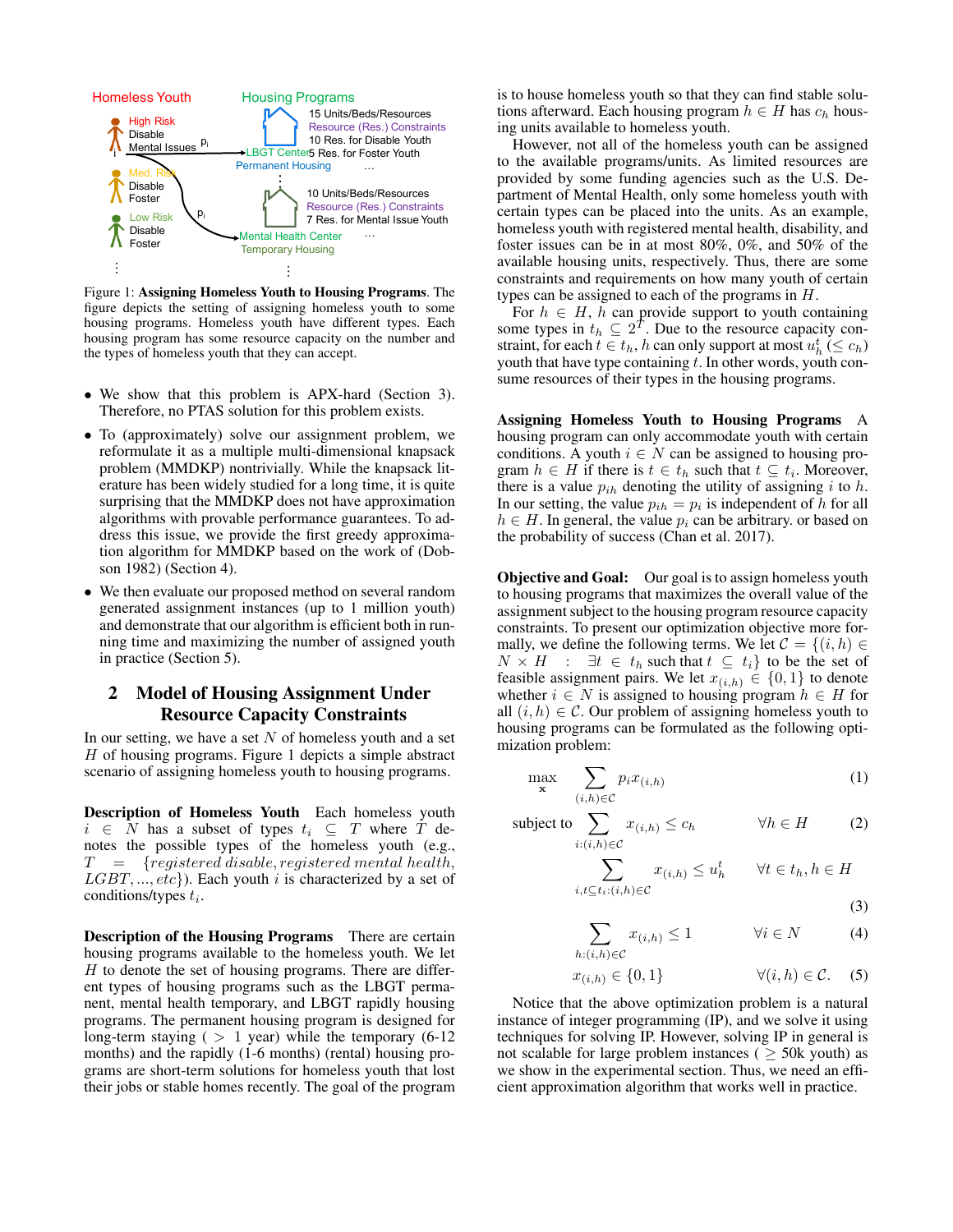**Definition 1.** An assignment  $\{x_{(i,h)}\}_{(i,h)\in\mathcal{C}}$  is feasible if *and only if it satisfies Constraints (2) - (5). It is optimal if and only it is a feasible assignment obtaining the maximum value of the objective function (1).*

## 3 Computing an Optimal Assignment

It turns out that, even if the value  $p_i = 1$  for all  $i \in N$ , it is unlikely that we will be able to solve our problem in an efficient manner. In fact, it is hard to get within some constant factor of the optimal solution.

Theorem 1. *It is APX-hard to compute an optimal assignment even with one program h and*  $\hat{u}_h^t = 1$  *for*  $t \in t_h$ *.* 

*Proof (Sketch).* We reduce from the 3-dimensional matching (3DM) problem, which is known to be APX-hard (Ausiello et al. 1999). In an instance of the 3DM, we are given sets A, B, and  $C(A \cap B \cap C = \emptyset)$  of the same size and  $D \subseteq A \times B \times C$ , and we want to find a set  $M \subseteq D$ of maximum size such that  $\forall \{a_1, b_1, c_1\}, \{a_2, b_2, c_2\} \in M$ ,  $a_1 \neq a_2, b_1 \neq b_2$ , and  $c_1 \neq c_2$ .

Given an instance of the 3DM, we reduce it to our problem. We let  $T = A \cup B \cup C$ . For each  $(a_i, b_i, c_i) \in D$ , we create a youth  $i \in N$  such that  $t_i = \{a_i, b_i, c_i\}$ . Thus,  $|N| =$ |D|. For  $i \in N$ ,  $p_{ih} = 1$  and  $p_{i\perp} = 0$ . There is one (nondummy) program h with  $c_h = |N|, t_{\perp} = t_h = A \cup B \cup C$ such that, for each  $t \in t_h$ ,  $u_h^t = 1$  and  $u_{\perp}^t = c_h$ . We can show that  $M$  is maximum size if and only if the assignment is optimal since their objective values are the same. П

Despite this hardness result, it is still worth to investigate whether we have an efficient approximation algorithm with good performance guarantees. In Section 4, we present an efficient approximation algorithm for solving the problem.

# 4 Approximation Algorithm for Computing an Optimal Assignment

To provide an approximate algorithm for computing an optimal assignment, we first reformulate it as a multiple multidimensional knapsack problem (MMDKP). We then derive an approximation algorithm for our problem by introducing a new approximation algorithm to solve any MMDKP. The approximation algorithm for the MMDKP is based on the basic greedy principle by selecting a single MDKP at a time and packs the single MDKP using existing (approximation) algorithm for a single MDKP. The approximation ratio largely depends on the approximation ratio of the algorithm for the single MDKP. The best known ratio for MDKP that runs in polynomial time with respect to the input size is the algorithm of (Dobson 1982) that depends on the logarithmic of the sum of the "weights" of the items.

We begin by first discussing the single MDKP and then present our approximation algorithm for MMDKP.

#### 4.1 Multi-Dimensional Knapsack Problem

In the multi-dimensional knapsack problem (MDKP), we are given a set of items  $L = \{1, ..., l\}$  and a d-dimensional knapsack with non-negative integer capacities  $c_1, ..., c_d$  for the d dimensions. For each item  $i \in L$ , there a value  $v_i$  for packing the item into the knapsack and weights  $w_{i1}, ..., w_{id}$ 

for the  $d$  dimensions. The goal is to find a subset of items  $S \subseteq L$  such that the overall value of the items is maximized without exceeding the capacities of the  $d$  dimensions. More specifically,  $S \in \arg \max_{S' \in F(L)} \sum_{i \in S'} v_i$  where  $F(L) = \{ S \subseteq L \mid \sum_{i \in S} w_{ij} \le c_j, \ \forall j = 1, ..., d \}$  consists of the feasible subsets of  $L$ .

The best known approximation algorithm for MDKP (that runs in polynomial time) is to greedily add items with the best bang-for-bucks without exceeding the capacity (Dobson 1982; Kellerer, Pferschy, and Pisinger 2004). Hereafter we refer to this algorithm as BfB (bang-for-bucks), and it can be described as follows: Defining the bang-for-buck of item  $i \in$ L to be  $e_i = \frac{v_i}{\sum_{j=1}^d w_{ij}}$ , the greedy algorithm that sorts items according to the  $e_i$ 's and packs the current highest bang-forbucks items, one by one, into the knapsack without violating the capacity constraints yields the following approximation. Theorem 2 ((Dobson 1982)). *The* BfB *algorithm gives* 1  $\frac{1}{O(H(\max_{i \in L} \sum_{j=1}^d w_{ij}))}$ *-approximation to the MDKP where* H(n) *is the first* n *terms of the harmonic series.*

The above theorem states that the approximation ratio depends on the logarithmic of the weights of the items.

#### 4.2 Multiple Multi-Dimensional Knapsack Problem

In the typical multiple knapsack setting, each knapsack is only one dimension. We can further extend this notion to multiple multi-dimensional knapsack where each knapsack is now multi-dimension. More formally, we are given a set of items L with value  $v_i$  for each  $i \in$  $L$  and a set of  $d$ -dimensional knapsacks  $K$  where for each  $k \in K$ , there is a capacity  $c_{jk}$  for each dimension  $j = 1, ..., d$ . The goal is to find  $(S_1, ..., S_k)$  such that  $(S_1, ..., S_k) \in \arg \max_{(S'_1, ..., S'_k) \in F^k(L)} \sum_{i \in \bigcup_{k \in K} S'_k} v_i$ where  $F^k(L) = \{ (S_1, ..., S_k) \subseteq L^k \mid (a) \bigcap_{k \in K} S_k =$ Ø and (*b*)  $\sum_{i \in S_k} w_{ij}$  ≤  $c_{jk}$ ,  $\forall j = 1, ..., d, k \in K$ } and  $S_k$  is the set of items packed to knapsack  $k \in K$ .

Given an instance of MMDKP, it turns out that a simple approach that greedily select a single multi-dimensional knapsack to pack until all of the knapsacks are filled works very well. In particular, suppose that we a  $f(W)$ approximation for the MDKP (i.e., the multi-dimensional knapsack problem), where  $f$  is some function parametrized by W with  $f(W) > 1$ . Then by using this approximation algorithm to fill each multi-dimensional knapsack, we can provide a  $O(\frac{1}{2f(W)})$ -approximation in total to the MMDKP.

**Theorem 3.** Given any  $\frac{1}{O(f(W))}$ -approximation to the *MDKP, the greedy algorithm that sequentially packs each multi-dimensional knapsack in the MMDKP yields*  $\frac{1}{O(2f(W))}$ *-approximation.* 

The above proof follows from (Kellerer, Pferschy, and Pisinger 2004; Chekuri and Khanna 2000). Combining the above and Theorem 2, we have the following result.

Theorem 4. *By applying* BfB *to the abovementioned* greedy approach we achieve  $\frac{1}{O(2H(\max_{i\in L} \sum_{j=1}^d w_{ij}))}$ *-*

*approximation to the MMDKP where* H(n) *is the first* n *terms of the harmonic series.*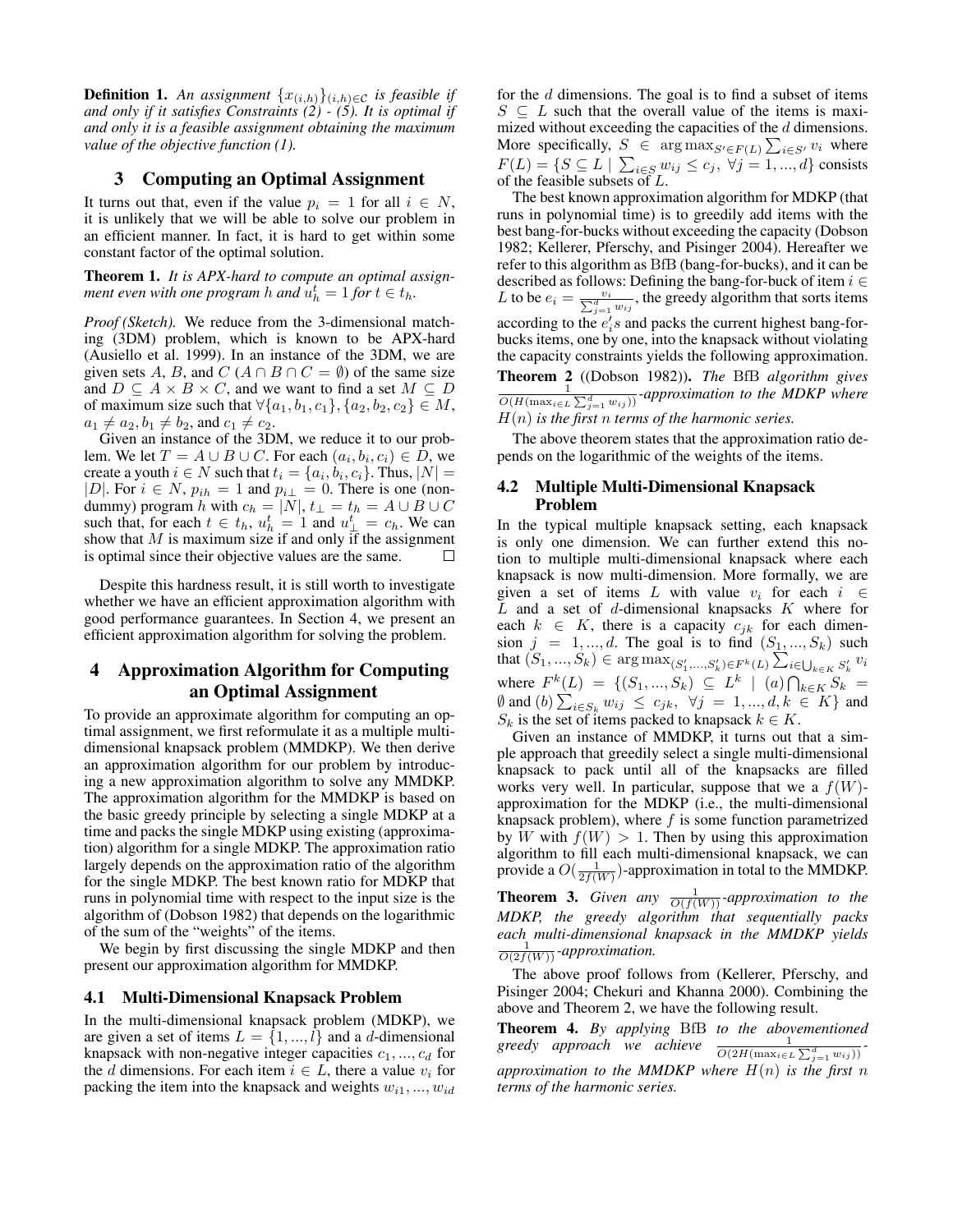#### Algorithm 1 The greedyMMD Algorithm

1: Inputs: 2: MDKPs -  $\forall k \in K, j = 1...d: c_{jk} \ge 0;$ 3: List of items  $L \cdot \forall i \in L$ : value  $v_i$ , weight  $w_i = \langle$  $w_{i1}, \ldots, w_{id}$ 4: Main part: 5:  $\forall i \in \hat{L}'$ : calculate  $e_i = \frac{v_i}{\sum_{j=1}^d w_{ij}}$ 6:  $K' = K$  //list of remaining unused knapsacks 7:  $L' = L$  //set of remaining unpacked items 8: while unused knapsack exists do 9: choose arbitrary  $k \in K'$ 10: while packing  $k$  is feasible **do** 11: Pack item  $I := \arg \max_{i \in L'} e_i$  into k 12: Remove *I* from  $L^{\prime}$ 13: end while 14: Remove  $k$  from  $K'$ 15: end while

For the sake of simplicity, hereafter we refer to the approach (used and described in Theorem 5) as greedyMMD (for greedy multiple multi-dimensional knapsack). The pseudo code of this algorithm is depicted in Algorithm 1.

Finally, notice that Theorem 2 is the best known approximation algorithm based on the weights of the items, and we use it to establish the main result of Theorem 5. In general, we can plug-in the fixed dimension PTAS result of (Caprara et al. 2000) and obtain approximation ratio of  $\frac{(1-\epsilon)}{2}$  for some  $\epsilon > 0$  with running time exponential in  $O\left(\frac{d}{\epsilon}\right)$ . Such algorithms might not be feasible for large problem instances and not as easy to use as BfB.

#### 4.3 Assignment Problem to MMDKP Reduction

Given an instance  $(N, H, T)$  of our homeless youth assignment problem, we can reduce it to an instance of the MMDKP. A straight forward reduction is to represent the homeless youth as items and create a MDKP for each program with appropriate capacity constraints and (binary) weights for the homeless youth. However, this direct approach has a main drawback: the overall dimension of the MDKP can be exponential in  $|T|$ . Beyond the representation and computational issues, the approximation guarantee in Theorem 5 becomes quite useless (i.e., also exponential in |T| in the worst case)!

It turns out that we can have a more compact MDKP for each program  $h \in H$  by creating one with dimension  $|t_h|+1$ instead of the overall dimension  $2^{|T|} + 1$  and considering the items/homes youth that can be assigned to  $h$ . Previously, we would have to explicitly represent each homeless youth type regardless of whether it can be assigned to a particular housing under the direct reduction. This formulation makes the problem much more compact.

More precisely, for  $h \in H$ , we create a MDKP with  $L_h = \{i \in N \mid \exists t \in t_h, t \subseteq t_i\}$  and a  $d = |t_h| + 1$  dimensional knapsack where each dimension corresponds to a subset of type in  $t<sub>h</sub>$  and the additional dimension corresponds to the overall capacity constraint. Furthermore, let  $c_t = u_h^t$  for each  $t \in t_h$  and  $c_d = c_h$ . For  $i \in L_h$ ,  $v_i = p_i$ 

and  $w_{it} = 1$  if  $t \subseteq t_i$  and  $w_{it} = 0$  otherwise for  $t \in t_h$ and  $w_{id} = 1$ . Applying greedyMMD (Algorithm 1) to the size-variant MMDKP, we can obtain a better approximation.

Theorem 5. *The greedy algorithm* greedyMMD *computes an assignment that gives*  $\frac{0}{O(2\log(\max_{h\in H}|t_h|+1))}$ *approximation to the optimal assignment social welfare.*

*Proof (sketch).* The key to prove this theorem is to show that the optimal solution values  $opt^{sv}$ , opt, and opt<sup>a</sup> of the sizevariant MMDKP, the original MMDKP, and the optimal assignment social welfare are the same, respectively.

We begin by showing the equivalence of the first two. Let  $(S_h)_{h \in H}$  and  $(S_h^{sv})_{h \in H}$  be any feasible sets of of items packed into the MMDKP under the original and size-variant settings, respectively. We need to show that  $(S_h)_{h \in H}$  (  $(S_h^{sv})_{h \in H}$ ) is also a feasible solution of the size-variant setting (original setting). For any  $h \in H$ ,  $S_h \subseteq L_h$  and items in  $S_h$  must satisfy the capacity constraints of the size-variant MMDKP (since they are the same as the original MDKP minus the items that cannot be packed to  $h$ ). Since also  $\bigcap_{h\in H} S_h = \emptyset$ ,  $(S_h)_{h\in H}$  is feasible solution of the size-variant setting. Similar argument holds for showing  $(S_h^{sv})_{h \in H}$  is a feasible solution of the original setting. Thus, their feasible solution sets are equivalent and  $opt^{sv} = opt$ .

Applying BfB for the single MDKP to the original MDKP and the size-variant MDKP instances for a program  $h$ , we obtain the same feasible solution (as the bang-per-buck of the items that can be packed to the knapsack are the same for the two instances) where the latter case has a better approximation bound due to a more compact representation. Thus, greedyMMD for our size-variant instance yields the approximation that depends on the maximum size of the  $t<sub>h</sub>$ .

Finally, let  $(S_h^{sv})_{h \in H}$  be a feasible solution of the sizevariant MMDKP. We can construct a feasible assignment by setting  $x_{ih} = 1$  for  $i \in S_h^{sv}$  for all  $i \in N$  and  $h \in H$  and  $x_{ih} = 0$  for  $i \in N \setminus \bigcup_{h \in H} S_h^{sv}$ . Indeed, any feasible assignment is also a feasible solution of the size-variant MMDKP. Hence,  $opt^{sv} = opt^a$  and we obtain our claimed result.

## 4.4 Practical Implication of Our Approach

A strong advantage of our algorithm greedyMMD is that it is very simple and intuitive, even for non-technical audiences in the housing community. It is also fairly straight forward to explain and implement (i.e., assign youth that consume the least amount of resources).

Another advantage of greedyMMD is that it is invariant to the order of the knapsacks. As such, when it comes to the application to the homeless youth housing assignment domain, the algorithm, as well as the management of each housing program, only needs to care about the assignment of their own program, independently from what have happened with the other programs (or will happen with the future ones). This significantly simplifies the administrative overhead work needs to be done between different housing programs. In addition, this advantage allows the algorithm to be deployed in a distributed manner in each program, and thus, can act as an *autonomous intelligent agent* on the behalf of the management of each particular housing program.

Finally, our algorithm can also work in online settings where new knapsacks sequentially arrive to the system (i.e.,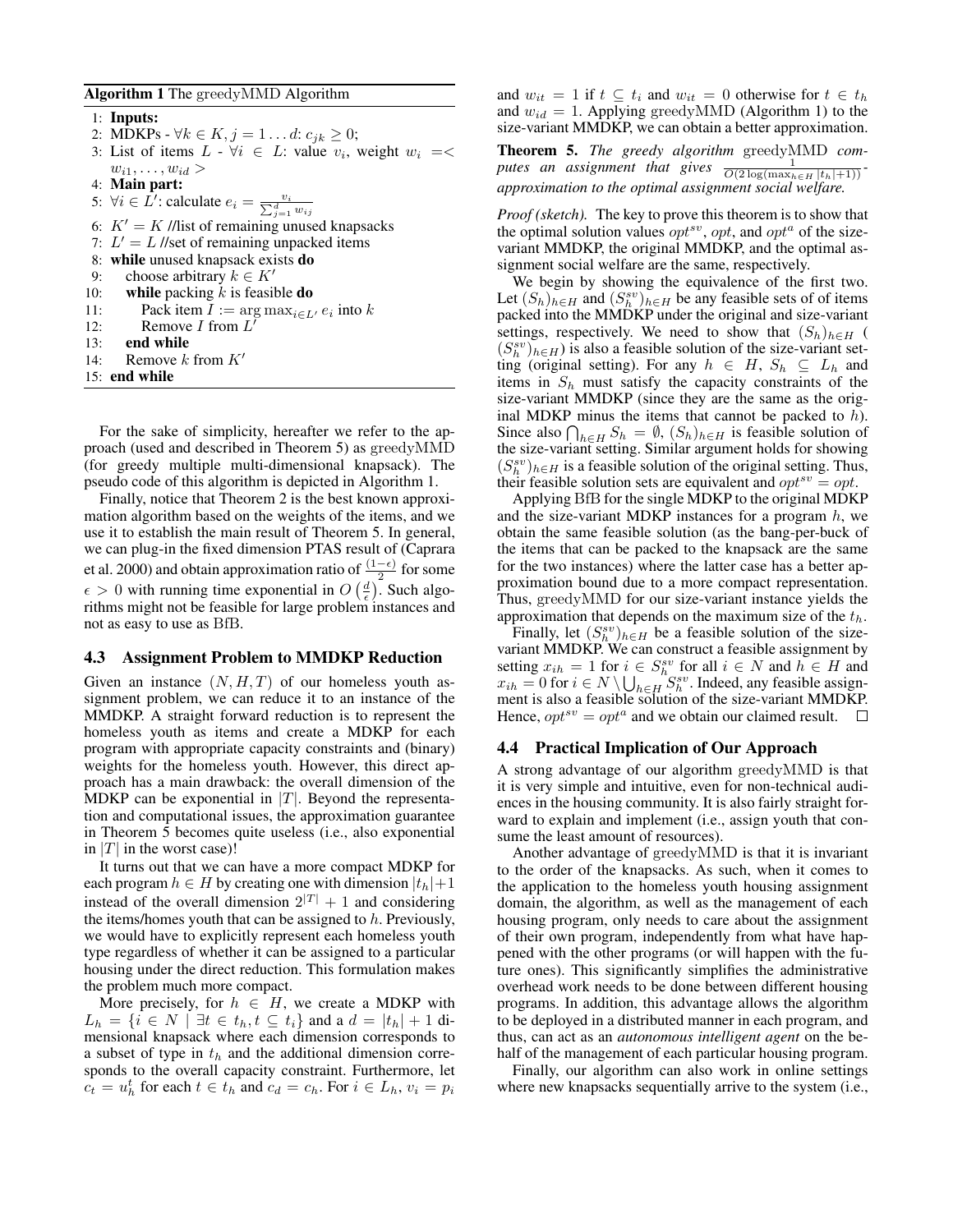we do not have access to all the knapsacks at the beginning). This directly follows from the proof of Theorem 3. This property is especially important for application domains such as the homeless youth housing assignment problem, where many new programs are launched time-by-time.

## 5 Experiment

In this section, our main goal is to evaluate the running time and performance of greedyMMD for various instances of our homeless youth assignment problems. The IP program presented earlier would be used as a benchmark to compare to the solution generated by greedyMMD.

For this purpose, we consider two main instances of housing assignment problems based on (1) "hard" and (2) "realistic" instances of the problems. The "hard" instances are the 3-dimensional matching (3DM) instances in our APXhard proof. We believe these instances will most likely the hardest instances we will encounters and would be a good test of concept to show the efficiency and effectiveness of greedyMMD. The "realistic" instances of the problems are based on the current housing matching criteria and the approximate number of programs/capacities available in a single snapshot of a 3-month period. In both cases, we generate them randomly according to some parameter settings.

We will begin by presenting our experimental setups and results on the 3DM instances and then we will move on to discuss the realistic instances.

### 5.1 Experiments on Solving Hard 3DM Instances

Recall that in a 3DM housing assignment instance, there is only one program h with  $t_h = T = A \cup B \cup C$  and  $u_h^t = 1$ for  $t \in T$  where A, B, and C are disjoint sets of types of equal sizes (i.e.,  $A \cap B \cap C = \emptyset$  and  $|A| = |B| = |C|$ ). Each youth  $i \in N$  has types  $(a_i, b_i, c_i) \in A \times B \times C$  and  $p_i = 1$ . The goal is to find a maximum set of youth of disjoint types without violating the resource capacity constraints.

As such, in our experiments, we consider different numbers of youth in {100, 500, 1000, 5000, 10000} and different sizes of the set of types in {5, 10, 15, 20, 25, 30, 35, 40} (i.e., the size of  $A$ ,  $B$ , and  $C$  and the number of types is three times the set size). The youth's type is generated randomly by selecting an element from each set (out of the three) of a given set size. For each possible combination of number of youth and set size, we generate 100 different instances and report the running time of the IP and greedyMMD measured in seconds. The performance of greedyMMD is computed as the ratio of the solution generated by greedyMMD divided by the optimal solution (OPT) generated by the IP. We report the average and the minimum ratio values of the 100 instances for different parameter settings.

Figure 2 shows the running time of the IP and greedyMMD, and greedyMMD's performance ratio for a fix number of youth (top plot) and a fix number of set size (bottom plot). From the top plot, we observe that the running time of the IP grows exponentially as the number of set size (types) increase (as indicated by the linear growth in the logarithmic y-axis scale) while the running time of our greedyMMD grows linearly. The performance ratio is quite high ( $\geq .90$ ) but it seems to decrease as the number of set size increases. However, the bottom plot suggests



Figure 2: Running Time and Performance Ratio of IP and greedyMMD. The top plot shows the running time (left y-axis) of IP and greedyMMDwith one (H1) and two (H2) programs along with the performance ratio (right y-axis) for 5000 youth and various set size (x-axis). The bottom plot shows the same except the number of youth varies (x-axis) and 30 set size. Other plots of different settings are similar.

that as the number of youth increases, the performance ratio increases as well. Finally, the running times of the IP and greedyMMD grow linearly with the number of youth for a fixed set size. These suggests that our greedyMMD is efficient (much more than the IP) and obtains good performance when we have a large number of youth, which is generally the case in the homeless youth setting.

#### 5.2 Experiments on Solving Realistic Instances

In the realistic instance setting, we consider the current housing matching criteria as types such as the one below.

| <b>Subsidy Eligibility Criteria</b> |                  |                          |                            |                     |                         | <b>Match Ready Criteria</b>            |                       |
|-------------------------------------|------------------|--------------------------|----------------------------|---------------------|-------------------------|----------------------------------------|-----------------------|
|                                     | Acuity? Chronic? | <b>Mental</b><br>Health? | <b>Substance</b><br>Abuse? | "Special<br>Needs"? | Criminal<br>Background? | CA ID and<br>SSCard IN<br><b>HAND?</b> | Housing<br>Navigator? |

Except the first question for acuity, which has three possible answers, all of the other questions are binary. Roughly speaking, acuity is a measure of risk level (low, medium, and high) (Chan et al. 2017). As a result, the type set  $T = \{LowAcuity, HighAcuity, ..., N oMental Health,$  $YesMental Health, ...\}$  and the youth's types are the subsets of T of size 8 and the answers to these questions. Each program h in this setting has  $t_h \subseteq T$ , resource capacity of  $u_h^t \sim uniform[1, 25]$ , and the overall capacity of  $c_h \sim uniform[1, 50]$  drawn from the uniform distribution of the given supports. We initial the  $p_i \in$  $[0, 1]$  for all i to be some random value in between 0 and 1. For the running time and performance ratio com-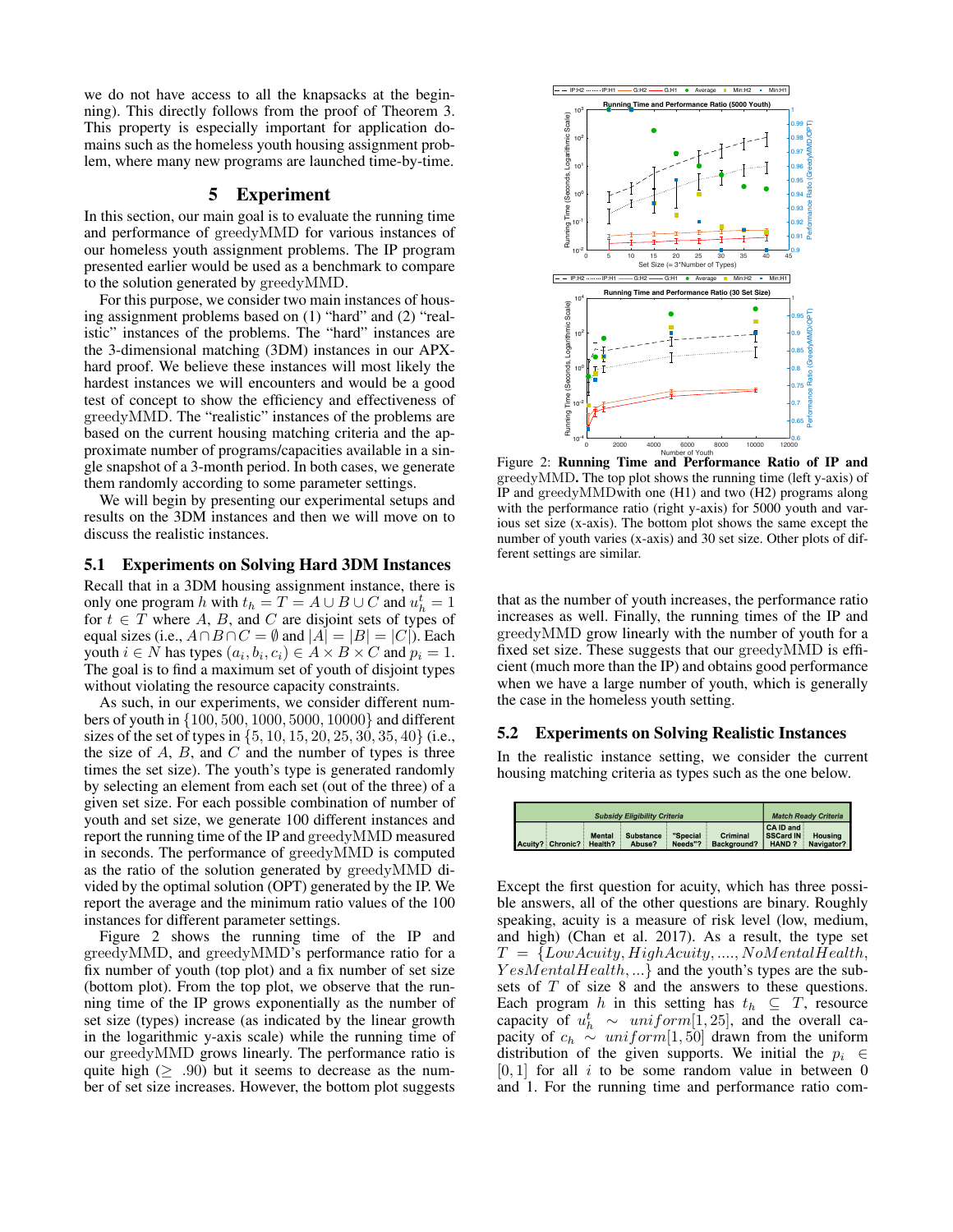

Figure 3: Running Time and Performance Ratio of IP and greedyMMD. The plot shows the running time (left y-axis) of IP and greedyMMDwith 10 (H10) and 20 (H20) programs along with the performance ratio (right y-axis) for different number of youth.

parisons with the IP, we consider smaller instances setting of the number of youth in  $\{1500, 300, 600, 12000\}$ and the number of programs in  $\{10, 20\}$  due to feasibility. For the in-house comparison without the IP, we consider much larger instances with the number of youth in {5000, 10000, 50000, 100000, 500000, 1000000} and the number of programs in  $\{10, 20, 30\}$ . We consider 50 randomly generated instances for each possible combination.

Benchmarking with IP As in earlier experiments, we consider the running time and performance ratio of the greedyMMD. In this setting, the running time of the IP grows drastically as the number of youth and the number of program increase (Figure 3). As a result, it is infeasible for us to run the IP on the larger instances. Figure 3 shows that the average performance ratio stays around .9 with the worst performance ratio (of the single instance) at around .7 and .5 for the 20-program and 10-program settings, respectively.

Interestingly enough, as the number of youth (number of programs) increase, the worst case performance decreases (increases) while maintaining similar average performance ratio. While the worst case performance does not look too pessimistic, we expect our greedyMMD to perform better on average  $(\sim 9)$ .

Solving Large Instances with greedyMMD We consider the running time of greedyMMD and its performance relative to other simple heuristics on large instances up to one million youth. We consider random (Rand) and prioritize (Prio) heuristics where random youth and prioritized youth (by various factors such as low, medium, high acuity) are added into the programs, respectively, under the same greedy method (instead of the bang-for-bucks).

Figure 4 shows the running time and performance of greedyMMD on large instances. It is no surprise that the running time of greedyMMD grows linearly in the number of youth even with different numbers of programs (top of Figure 4). Moreover, as observe in Figure 4 (bottom plot), the random and prioritization heuristics obtain only 50% of the social welfare generated by greedyMMD. These provide additional evidence that our greedyMMD is effective and efficiently in solving large instances of our homeless youth housing assignment problems.



Figure 4: greedyMMD Running Time and Performance Ratio. The top plot shows the running time (y-axis) of greedyMMD with ten (H10), twenty (H20), and thirty (H30) programs for different number of youth up to one million. The bottom plot shows the relatively performance ratio of random and prioritization heuristics w.r.t. greedyMMD.

## 6 Related Work

A related problem is the display ads setting (Mehta 2013). The display ads setting is essentially the bipartite matching problem in which there is a packing capacity constraint for each node in a bipartition specifying the number of times it can be matched.

Our problem is an instance of the widely studied knapsack literature (Kellerer, Pferschy, and Pisinger 2004). While there are many existing heuristics for these knapsacks, surprisingly (to our best knowledge) there are no heuristics with theoretical guarantees for the MMDKP. Notice that (Song, Zhang, and Fang 2008) claim that they have a greedy based solution with  $\frac{1}{2}$  ratio. However, their work does not contain any detailed proof. In addition, their result contradicts to many of the other well known theoretical results in the literature (e.g., the work of (Dobson 1982; Kellerer, Pferschy, and Pisinger 2004)).

# 7 Conclusions

In this paper we investigated the problem of housing assigment for homeless youth. In particular, we have proved that it is APX-hard. We have also proposed greedyMMD, and efficient greedy algorithm with provable performance guarantees, which makes it first of its kind in both the multiple multidimensional knapsack and homeless youth housing assignment literature. This algorithm has several advantagous properties which together make it practical, and thus, deployable as a core algorithm for an intelligent agent to autonomously and efficiently manage the homeless youth housing assignment programs.